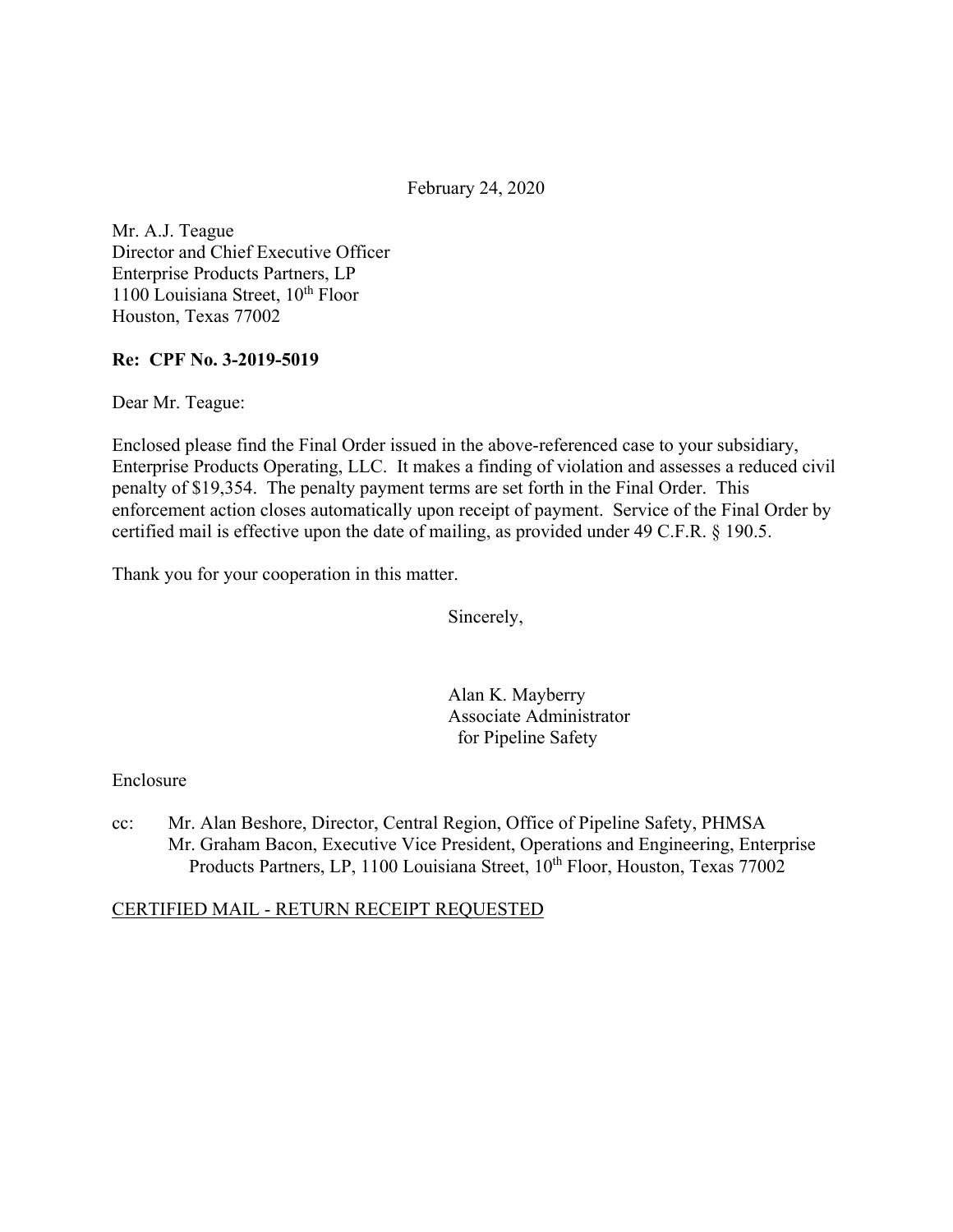### **U.S. DEPARTMENT OF TRANSPORTATION PIPELINE AND HAZARDOUS MATERIALS SAFETY ADMINISTRATION OFFICE OF PIPELINE SAFETY WASHINGTON, D.C. 20590**

**)** 

**)** 

**)** 

**In the Matter of )** 

Enterprise Products Operating, LLC, <br>
(2019-5019) **a subsidiary of Enterprise Products Partners, LP, )** 

 $\overline{\phantom{a}}$ 

**\_\_\_\_\_\_\_\_\_\_\_\_\_\_\_\_\_\_\_\_\_\_\_\_\_\_\_\_\_\_\_\_\_\_\_\_\_\_\_\_\_\_\_\_\_\_\_\_** 

**Respondent. )** 

#### **FINAL ORDER**

On January 3, 2019, pursuant to 49 U.S.C. § 60117, a representative of the Pipeline and Hazardous Materials Safety Administration (PHMSA), Office of Pipeline Safety (OPS), reviewed and inspected the supplemental final Accident Report DOT Form 7000-1 (DOT No. 20160413-21972), that Enterprise Products Operating, LLC (Enterprise), filed electronically on January 2, 2019. Enterprise submitted the original Accident Report DOT Form 7000-1 on December 19, 2016, following a rupture and fire on Enterprise's East Red Pipeline (Line ID 603) on November 29, 2016, in Platte County, Missouri (Original Accident Report). The rupture resulted in the release of approximately 5,000 barrels of highly volatile liquid.<sup>1</sup> Respondent is a wholly-owned subsidiary of Enterprise Products Partners, LP, which operates approximately 50,000 miles of natural gas, natural gas liquid, crude oil, refined products, and petrochemical pipelines throughout the United States.2

As a result of the inspection, the Director, Central Region, OPS (Director), issued to Respondent, by letter dated May 28, 2019, a Notice of Probable Violation and Proposed Civil Penalty (Notice). In accordance with 49 C.F.R. § 190.207, the Notice proposed finding that Enterprise had violated 49 C.F.R. § 195.54(b) and proposed assessing a civil penalty of \$36,600 for the alleged violation.

Enterprise responded to the Notice by letter dated July 15, 2019 (Response). The company contested the allegation, offered additional information in response to the Notice, and requested that the proposed civil penalty be reduced or eliminated. Respondent did not request a hearing and therefore has waived its right to one.

<sup>&</sup>lt;sup>1</sup> As a result of the accident, PHMSA issued a Corrective Action Order to Enterprise on December 6, 2016 (CAO).

<sup>&</sup>lt;sup>2</sup> Enterprise Products Partners, LP website, *available at* <www.enterpriseproducts.com> (last accessed January 16, 2020).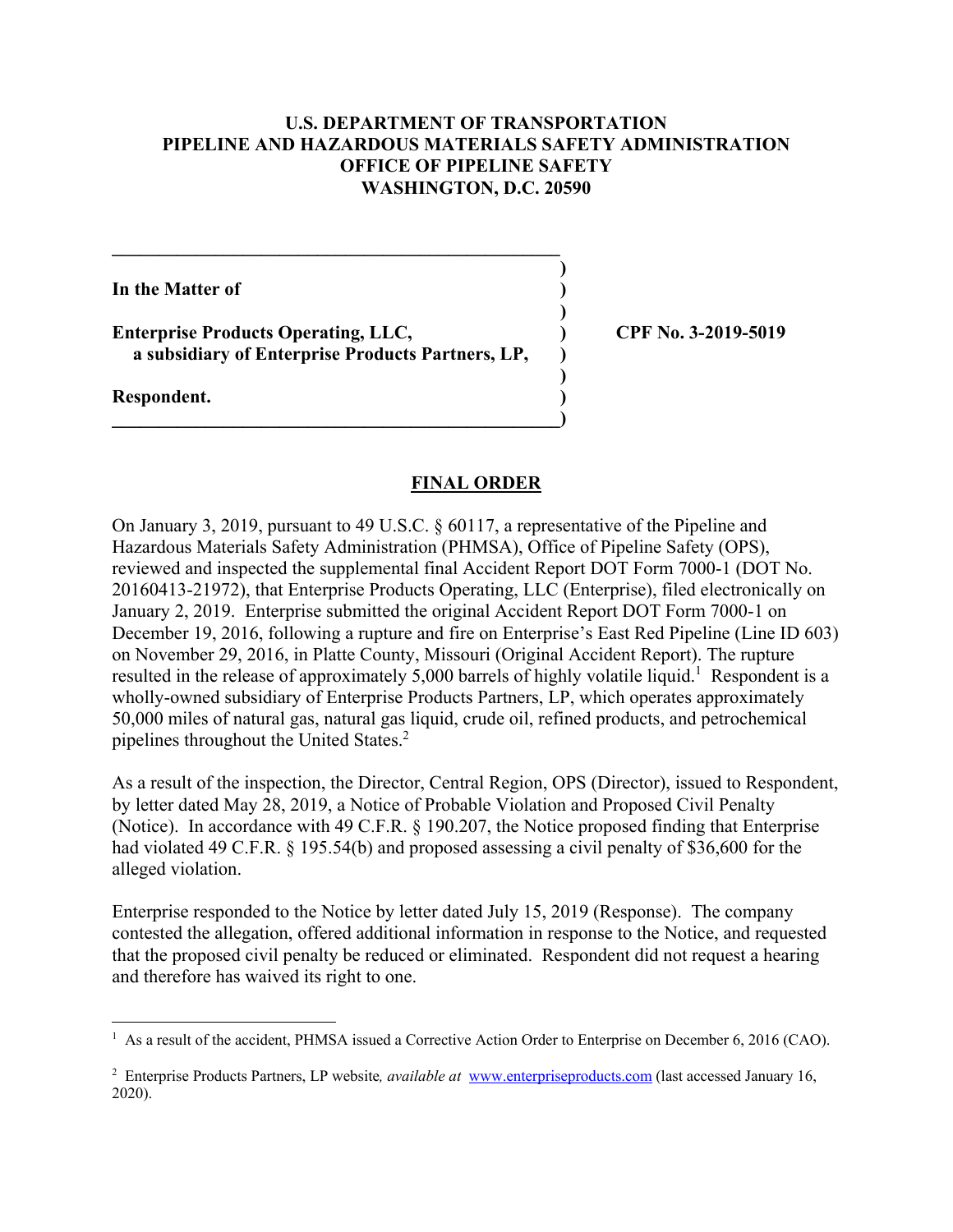# **FINDING OF VIOLATION**

The Notice alleged that Respondent violated 49 C.F.R. Part 195, as follows:

**Item 1:** The Notice alleged that Respondent violated 49 C.F.R. § 195.54(b), which states:

## **§ 195.54 Accident reports.**

 $(a)$  …

(b) Whenever an operator receives any changes in the information reported or additions to the original report on DOT Form 7000-1, it shall file a supplemental report within 30 days.

The Notice alleged that Respondent violated 49 C.F.R. § 195.54(b) by failing to file a supplemental accident report with PHMSA within 30 days of receiving changes in the information reported or additions to the original report. Specifically, the Notice alleged that Enterprise submitted its Original Accident Report in 2016 but did not file any supplemental accident report until January 2, 2019 (Supplemental Report). However, a review of the Supplemental Report allegedly showed that Enterprise had received a significant amount of additional information regarding the reportable accident on various occasions between the date of the Original Accident Report in December 2016 and the date of the Supplemental Report in January 2019, but failed to file any additional reports as required by the regulation.

For example, the Notice alleged that Enterprise had stated in a quarterly report<sup>3</sup> submitted to PHMSA on April 13, 2017, under the CAO that "[p]ipeline repairs and startup were completed on December 6, 2016." Therefore, by April 13, 2017, Enterprise had received additional information to report under "Part D — Additional Consequence Information Question & Estimated Cost to Operator" of DOT Form 7000-1. However, Enterprise failed to report this information to PHMSA, as required, until January 2, 2019, over 20 months after Enterprise received this additional information.

Additionally, Enterprise allegedly received information from a metallurgical analysis report prepared by Kiefner & Associates, Inc., dated March 28, 2017, related to the reportable accident. Information from the Kiefner report was also incorporated into Enterprise's Failure Analysis Report dated June 14, 2017. These reports stated that "[t]he pipe rupture was due to external near-neutral stress corrosion cracking (SCC) along and adjacent to the Electronic Resistance Welded (ERW) seam."<sup>4</sup> Accordingly, the information included in these reports would necessitate Enterprise filing a supplemental report on DOT Form 7000-1 within 30-days of receiving this information because it addressed questions under Part G of Form 700-1, Apparent Cause, in particular G5 — Material Failure of Pipe or Weld. However, Enterprise first included this additional information in the Supplemental Report on January 2, 2019, more than 18 months after Enterprise first received it.

 $\overline{a}$ <sup>3</sup> The quarterly report was required to be submitted to PHMSA pursuant to the CAO.

 4 *See* Failure Analysis Report, Enterprise Products Operating, LLC (June 6, 2017) (on file with PHMSA).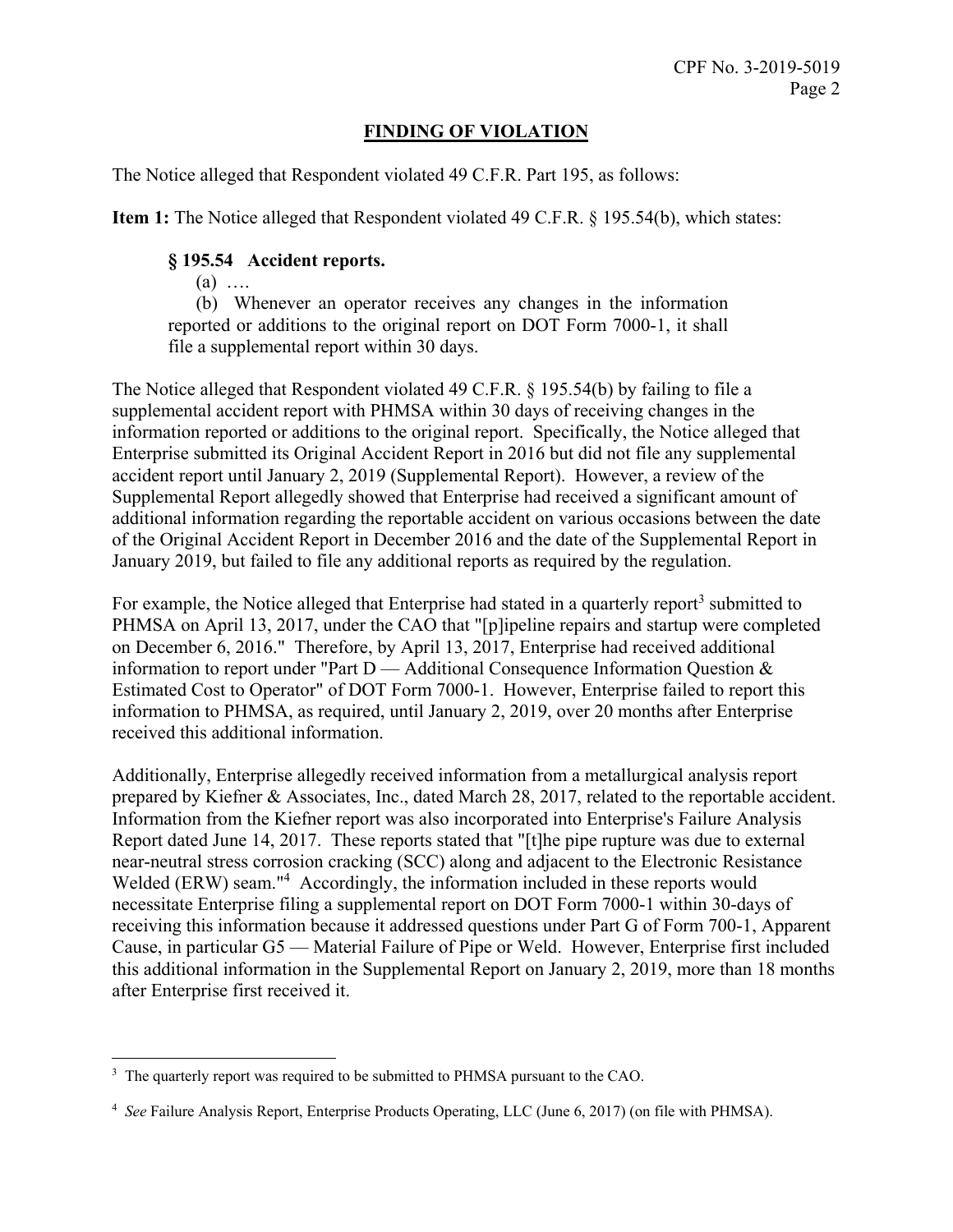In its Response, Enterprise contested the allegation of violation and stated that it complied with the intent of the regulation through its ongoing communications and reports to PHMSA under the CAO. Enterprise "acknowledge[d] that the first DOT Form 7000-1 containing the metallurgical and cost information at issue was filed on January 2, 2019,"5 and that a supplemental report containing the additional information identified in the Notice was not filed with PHMSA within 30 days of receiving such information. However, Enterprise argued that all of the information identified in the NOPV had been provided to PHMSA during the course of its reporting obligations under the CAO, and that it "reasonably relied on the CAO reporting framework and discussions under it as the proper means for keeping PHMSA staff updated regarding the incident, and ... that this met the intent of the § 195.54(b) reporting requirement.<sup>"6</sup> Enterprise further argued that even if it were found to be in violation of the regulation, the facts warranted a reduction in the civil penalty. Enterprise's argument regarding the civil penalty is addressed below in the Assessment of Penalty section.

Although it is undisputed that Enterprise provided PHMSA with additional information about the reportable incident in the context of its reporting requirements under a CAO, it is also clear that Enterprise did not file a supplemental report within 30 days of receiving such information, as required by the regulation. Section 195.54(b) imposes a mandatory obligation on operators to submit a supplemental report within 30 days of receiving additional information from what was reported in an original accident report on DOT Form 7000-1. The regulation neither permits nor contemplates that an operator may comply with this requirement by providing PHMSA with such information outside of filing a supplemental report to an original DOT Form 7000-1 accident report within the requisite timeframe.

This is because the reporting requirement in § 195.54, as well as other reports such as safetyrelated condition reports required under § 195.55, serve an entirely different purpose than the reporting requirements imposed under a unique CAO or compliance order tailored to a specific accident or violation. The former reports provide important statistical information used by PHMSA to identify industry-wide safety concerns and trends, as well as responses to specific questions designed to provide useful quantitative data to PHMSA and the public. Accident reports are separate reports serving separate purposes.

Accordingly, after considering all of the evidence, I find that Respondent violated 49 C.F.R. § 195.54(b) by failing to file a supplemental accident report with PHMSA within 30 days of receiving changes or additions to the original report.

This finding of violation will be considered a prior offense in any subsequent enforcement action taken against Respondent.

 $\overline{a}$ <sup>5</sup>*Id*.

 6 Response, at 3 (on file with PHMSA).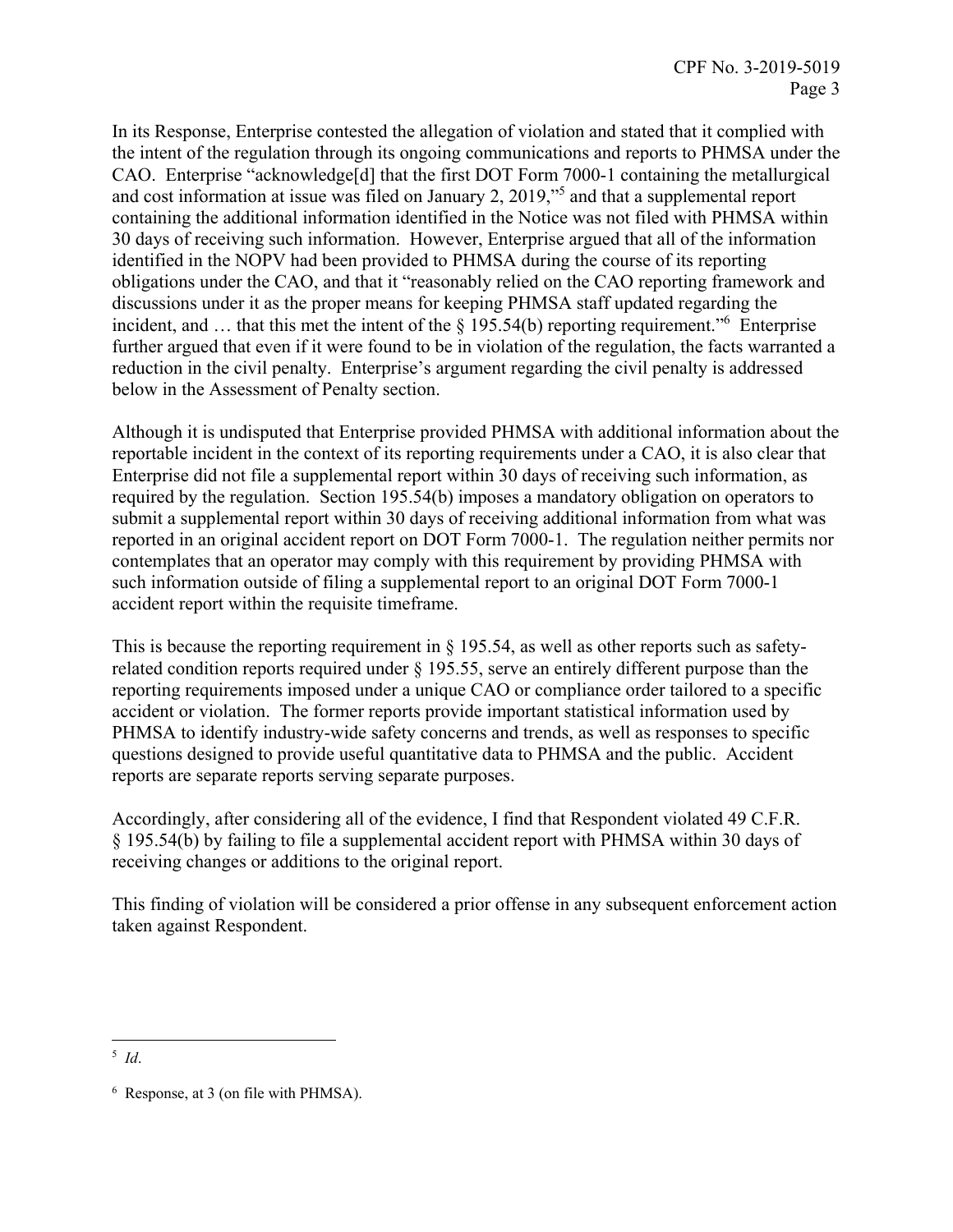# **ASSESSMENT OF PENALTY**

Under 49 U.S.C. § 60122, Respondent is subject to an administrative civil penalty not to exceed \$200,000 per violation for each day of the violation, up to a maximum of \$2,000,000 for any related series of violations.<sup>7</sup> In determining the amount of a civil penalty under 49 U.S.C. § 60122 and 49 C.F.R. § 190.225, I must consider the following criteria: the nature, circumstances, and gravity of the violation, including adverse impact on the environment; the degree of Respondent's culpability; the history of Respondent's prior offenses; any effect that the penalty may have on its ability to continue doing business; and the good faith of Respondent in attempting to comply with the pipeline safety regulations. In addition, I may consider the economic benefit gained from the violation without any reduction because of subsequent damages, and such other matters as justice may require. The Notice proposed a total civil penalty of \$36,600 for the violation cited above.

**Item 1:** The Notice proposed a civil penalty of \$36,600 for Respondent's violation of 49 C.F.R. § 195.54(b), for failing to file a supplemental accident report with PHMSA within 30 days of receiving changes or additions to the original report. Enterprise initially argued that it was not in violation of the regulation and that the proposed civil penalty should be withdrawn in its entirety. In the alternative, it argued that if it were found in violation, then the penalty should be reduced.

Having found Enterprise in violation of the regulation as alleged in the Notice, I next address each of Enterprise's arguments in support of its position that the civil penalty should be eliminated. Enterprise presented three arguments in support of its position. First, the company relied on sections from *PHMSA's Pipeline Safety Enforcement Procedures* to argue that imposing a civil penalty for this type of violation would be inconsistent with PHMSA policy because none of the criteria for applying a civil penalty applied in this case. Second, Enterprise argued that the proposed civil penalty and enforcement action in this case should be addressed through a warning letter because the failure to report is a low-risk violation that does not affect pipeline safety. Finally, Enterprise cited to a public statement made recently by PHMSA Administrator Skip Elliott that industry and PHMSA could work together to meet the goals of simplifying rules and investing resources where they are needed most and have the greatest safety benefit. According to Enterprise, the proposed enforcement action and civil penalty in this case "do not have a pipeline safety implication in the specific facts of this matter" and therefore the penalty should be withdrawn.<sup>8</sup>

I reject each of Enterprise's arguments. First, PHMSA's procedures, while useful as guidance to regional directors in evaluating an enforcement action, are not mandatory and do not have the force of regulations. The Director in this case clearly acted within his discretion to bring this case as an alleged violation and not as a warning, and properly exercised his discretion to request a civil penalty. Second, Enterprise failed to comply with an explicit regulatory requirement, and such violation lasted for over 20 months before it was cured by the filing of the Supplemental Report. Third, the Violation Report, which was used to calculate the proposed civil penalty in this case, noted that the alleged violation minimally impacted pipeline safety and was therefore

 $\overline{a}$ 

<sup>7</sup> These amounts are adjusted annually for inflation. *See* 49 C.F.R. § 190.223.

<sup>8</sup> Response, at 4.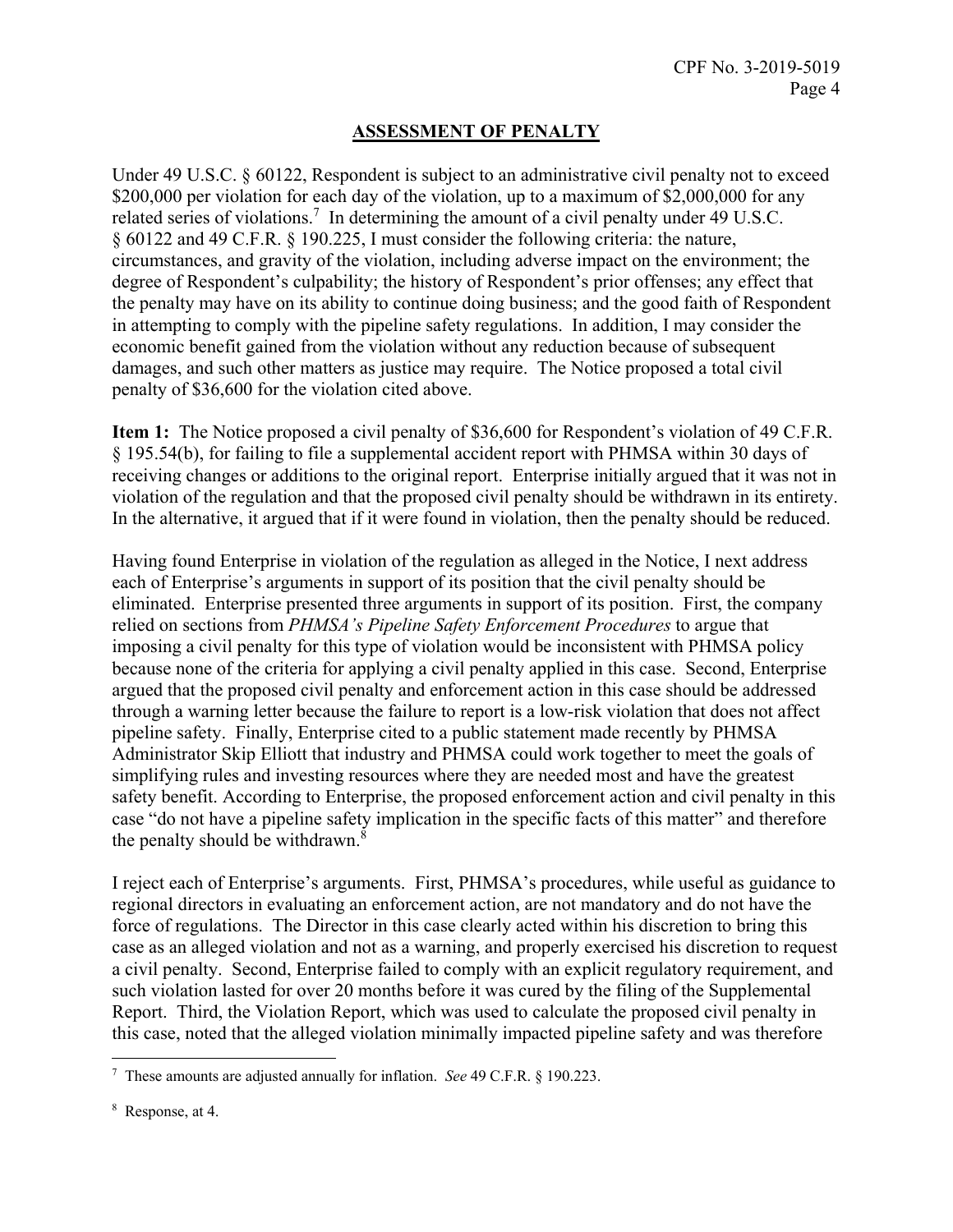taken into account in calculating the proposed penalty.

Finally, Enterprise's reliance on a statement purportedly made by Administrator Elliott is misplaced. While it is true that PHMSA is committed to acting in concert with the pipeline industry to direct their combined resources to promoting safety, simplifying burdensome rules, and investing resources where they are needed most, it is inaccurate to suggest that there are no safety implications arising out of this violation. As noted above, the filing of accident reports and supplemental reports serves an important purpose in providing tangible safety benefits to operators and the public. With data compiled from the reports, PHMSA is able to determine which violations are commonly associated with accidents and to dedicate appropriate resources to reduce their occurrence. For these reasons, I find that a civil penalty is appropriate in this case.

On the other hand, I find merit in Enterprise's alternative argument that the proposed penalty should be reduced under the "good faith" criteria. Enterprise argued that its good faith in attempting to comply with the intent of the regulation is evidenced by its communications with PHMSA in the context of the CAO, which related to the same accident that required the filing of the Original Accident Report and the Supplemental Report. The record reflects that although Enterprise violated the regulation at issue, this is not a case where an operator failed entirely to provide PHMSA with supplemental information relevant to an accident report. Enterprise is correct that certain information that should have been provided to PHMSA in the context of a supplemental accident report was otherwise provided to PHMSA in a timely manner through the CAO correspondence. There is nothing in the record suggesting that Enterprise withheld or failed to provide the information at issue, but merely failed to provide it in the prescribed time and format that would serve the purposes of § 195.54(b). For this reason, I find that the civil penalty should be reduced under the good faith criteria to reflect that Enterprise had a reasonable justification for its non-compliance.

Accordingly, having reviewed the record and considered the assessment criteria, I assess Respondent a reduced civil penalty of **\$19,354** for violation of 49 C.F.R. § 195.54(b).

Payment of the civil penalty must be made within 20 days of service. Federal regulations (49 C.F.R. § 89.21(b)(3)) require such payment to be made by wire transfer through the Federal Reserve Communications System (Fedwire), to the account of the U.S. Treasury. Detailed instructions are contained in the enclosure. Questions concerning wire transfers should be directed to: Financial Operations Division (AMK-325), Federal Aviation Administration, Mike Monroney Aeronautical Center, 6500 S MacArthur Blvd, Oklahoma City, Oklahoma 79169. The Financial Operations Division telephone number is (405) 954-8845.

Failure to pay the \$19,354 civil penalty will result in accrual of interest at the current annual rate in accordance with 31 U.S.C. § 3717, 31 C.F.R. § 901.9 and 49 C.F.R. § 89.23. Pursuant to those same authorities, a late penalty charge of six percent (6%) per annum will be charged if payment is not made within 110 days of service. Furthermore, failure to pay the civil penalty may result in referral of the matter to the Attorney General for appropriate action in a district court of the United States.